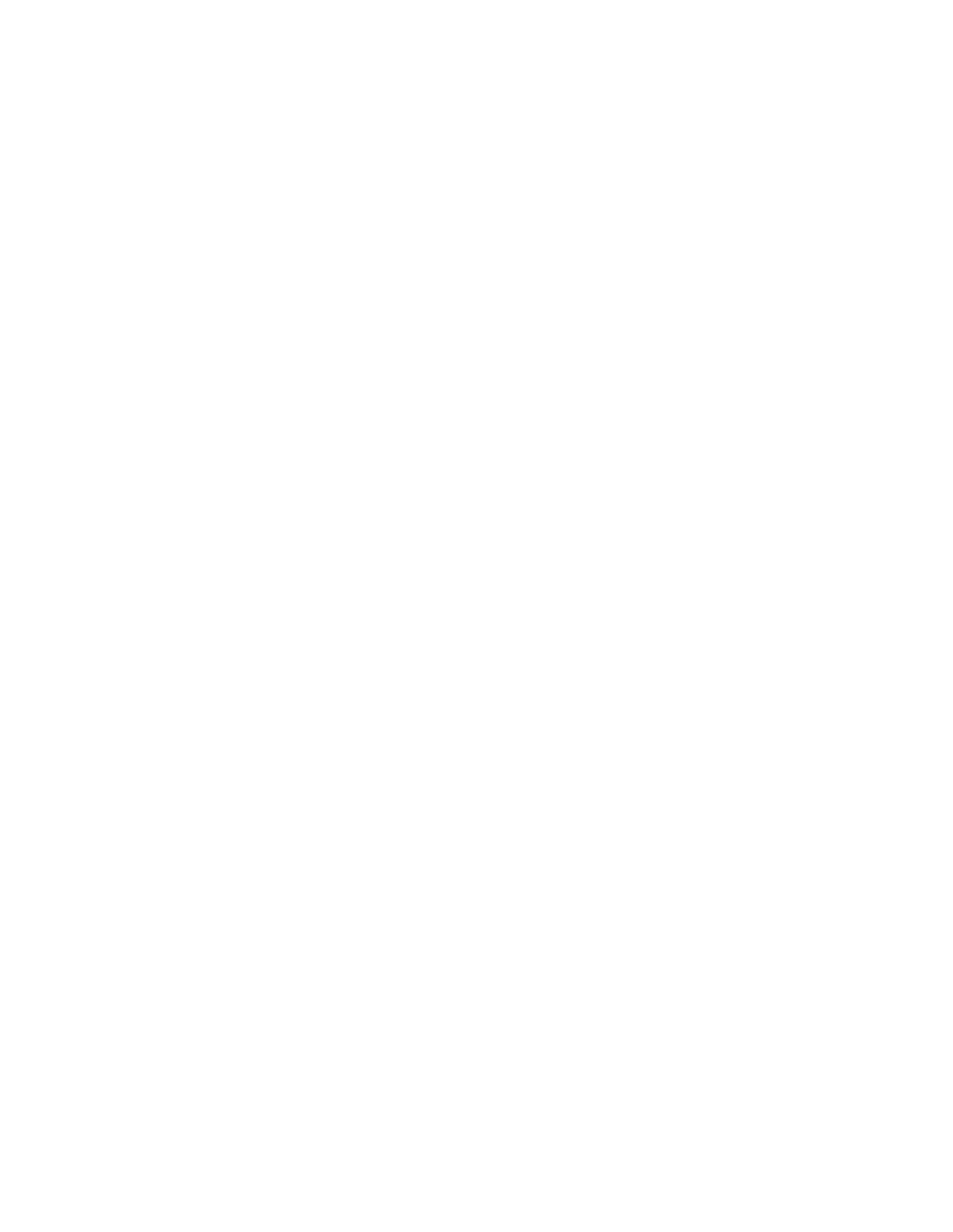

## *Background/Overview*

Spiny and fishhook waterfleas are often first noticed by anglers and recreational lake users. These invasive waterfleas have a tendency to become entangled on fish lines, anchors, downrigger cables, and other types of gear used in boating activities. Masses of waterfleas can clog the first eyelet of rods, damaging a reel's drag system.

In addition to causing problems for anglers and recreational users, the invasive waterfleas have the potential to disrupt food webs. Spiny and fishhook waterfleas are large (up to ¾ inch) predatory crustacean zooplankton (planktonic animals). They eat smaller zooplankton including Daphnia (native waterfleas). This puts them in direct competition with juvenile fish that also eat native zooplankton. Like juvenile fish, spiny and fishhook waterfleas will "stalk" their prey. And, like most invasive species, they lack predators that can keep their population in check. Young fish have trouble eating the spiny and fishhook waterfleas due to their long, spiny tails.

Spiny and fishhook waterfleas are native to parts of Europe and Asia. Both species of waterfleas entered the Great Lakes in ship ballast water from Europe. The spiny waterflea arrived in the 1980's, followed in the 1990's by the fishhook waterflea. One or both species are now found in all of the Great Lakes. The list of waterbodies in Wisconsin where waterfleas has been verified can be found at [http://dnr.wi.gov/lakes/invasives/.](http://dnr.wi.gov/org/water/fhp/lakes/lakemap/) Both the spiny and fishhook waterfleas can be transported from an infested waterbody to another lake if they are attached to fishing gear and boating equipment. Extreme care should be exercised to avoid transporting these organisms between lakes.



#### (From [http://www.seagrant.umn.edu/exotics/spiny.html\)](http://clean-water.uwex.edu/pubs/pdf/inv.purple.pdf)

The spiny and fishhook waterfleas reproduce sexually and asexually. Asexual reproduction means that no males are required and a single female can start a new population. Fishing, boating and other water recreational equipment can transport waterfleas and their eggs to new water bodies. Their resting eggs can survive long after the adults are dead, so care must be taken not to transport water between an infested lake and a non-infested lake.

new water bodies. Their resting eggs can survive long after the adults are dead, so care must<br>be taken not to transport water between an infested lake and a non-infested lake.<br>Reproductive females carry their offspring on Reproductive females carry their offspring on their backs in a balloon-like brood pouch, which can be filled with either developing embryos or resting eggs. Most of the time, female spiny and fishhook waterfleas exhibit rapid asexual reproduction where females produce from one to ten eggs that are able to develop into new females without mating or fertilization. The new females are genetic replicas, or clones, of the mother. The generation time of this life cycle (embryo to adult female) varies with water temperature because rates of metabolism rise and fall with temperature. During the summer, when the surface water of the lake is warm, waterfleas can produce a new generation in less than two weeks. Since males are not needed for reproduction, they are rarely found when food is plentiful or when environmental conditions favor rapid population growth.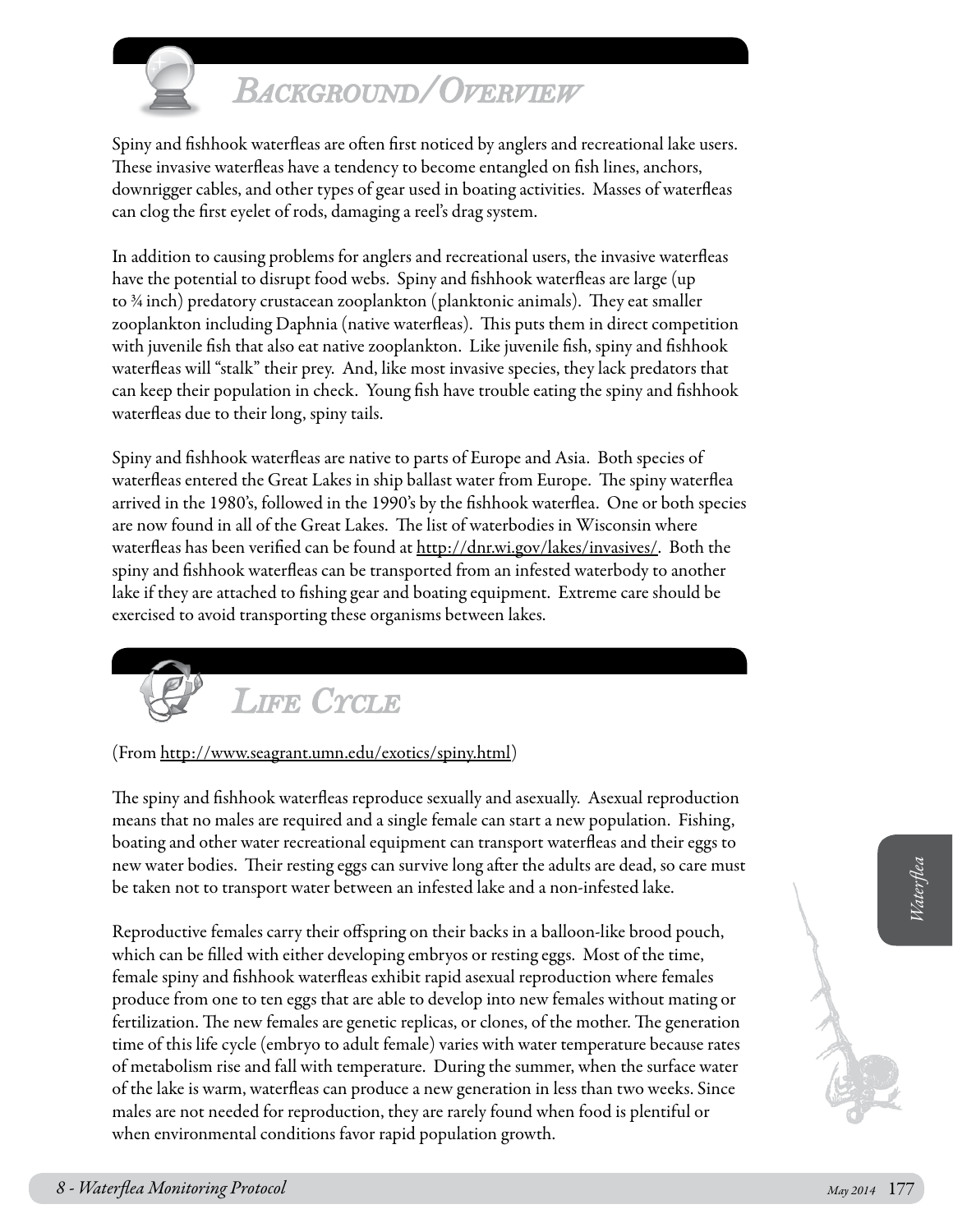

In spiny and fishhook waterfleas, sex of offspring is not determined genetically, but rather by environmental factors. When food becomes limited or when the lake cools in the fall, males begin to appear. Declining environmental quality can be sensed by adult females, who respond by producing male rather than female offspring. These males are able to mate with surviving females, producing resting eggs. The resting eggs are first carried as orangebrown spheres in the female brood pouch. They are later released and fall to the lake bottom where they can survive the cold winter. In spring or early summer, these eggs hatch into juvenile females that begin the asexual reproduction again.

Resting eggs can remain dormant for long periods of time, and they offer an explanation for the arrival of spiny and fishhook waterfleas in North America.

## *Identification*

In your packet is a Spiny and Fishhook Waterflea watch card. This, along with the description below, should be used in identification.

Outside of Mysis shrimp, spiny and fishhook waterfleas are considerably larger than any naturally occurring Wisconsin inland lake zooplankton. They are large enough (up to ¾ inch) to be seen by the naked eye.

Spiny waterfleas (Bythotrephes longimanus, pronounced bith-o-TREH-feez long-gi-MAN-us) are readily distinguished by their long tail spines, which generally support between one and three barbs. Fishhook waterfleas (Cercopagis sp., pronounced sir-COpa-jis) have smaller barbs on their tails and the end of tail has a "fishhook" shape.



#### **Spiny Waterflea Characteristics**

(from http://www.seagrant.umn.edu/exotics/spiny.html) The spiny waterflea is easily recognized by its unique body shape. The head consists primarily of a single, large eye filled with black pigment. The tail spine is its distinguishing feature and separates it from all other free-swimming lake invertebrate animals, or zooplankton. The spine is proportionately long; it often comprises over 70 percent of the animal's total length. The spine contains from one to four pairs of thorn-like barbs. Juveniles are born with just one pair of barbs. As the waterflea

grows and molts, additional barbs are added, so these barbs can be used to determine the age of the animal. Under ideal conditions, spiny waterfleas can live for several months.

#### **Fishhook Waterflea Characteristics**

The spine contains from one to four pairs of thorn-like barbs.<br>
Juveniles are born with just one pair of barbs. As the waterflea<br>
grows and molts, additional barbs are added, so these barbs can be used to determine the<br>
ag The most pronounced parts of the fishhook waterflea's body are: the head, the second pair of antenna, four pairs of thoracic legs, abdomen, tail (spine with small barbs and a fishhook shape at the end), and a brood pouch in females. The head is essentially composed of a large single eye, where the amount of black pigment makes up less than one half of the diameter of the eye. Abdomen length is equal to length of the rest of body, and spines are large, equal to 2-3 diameters of tail.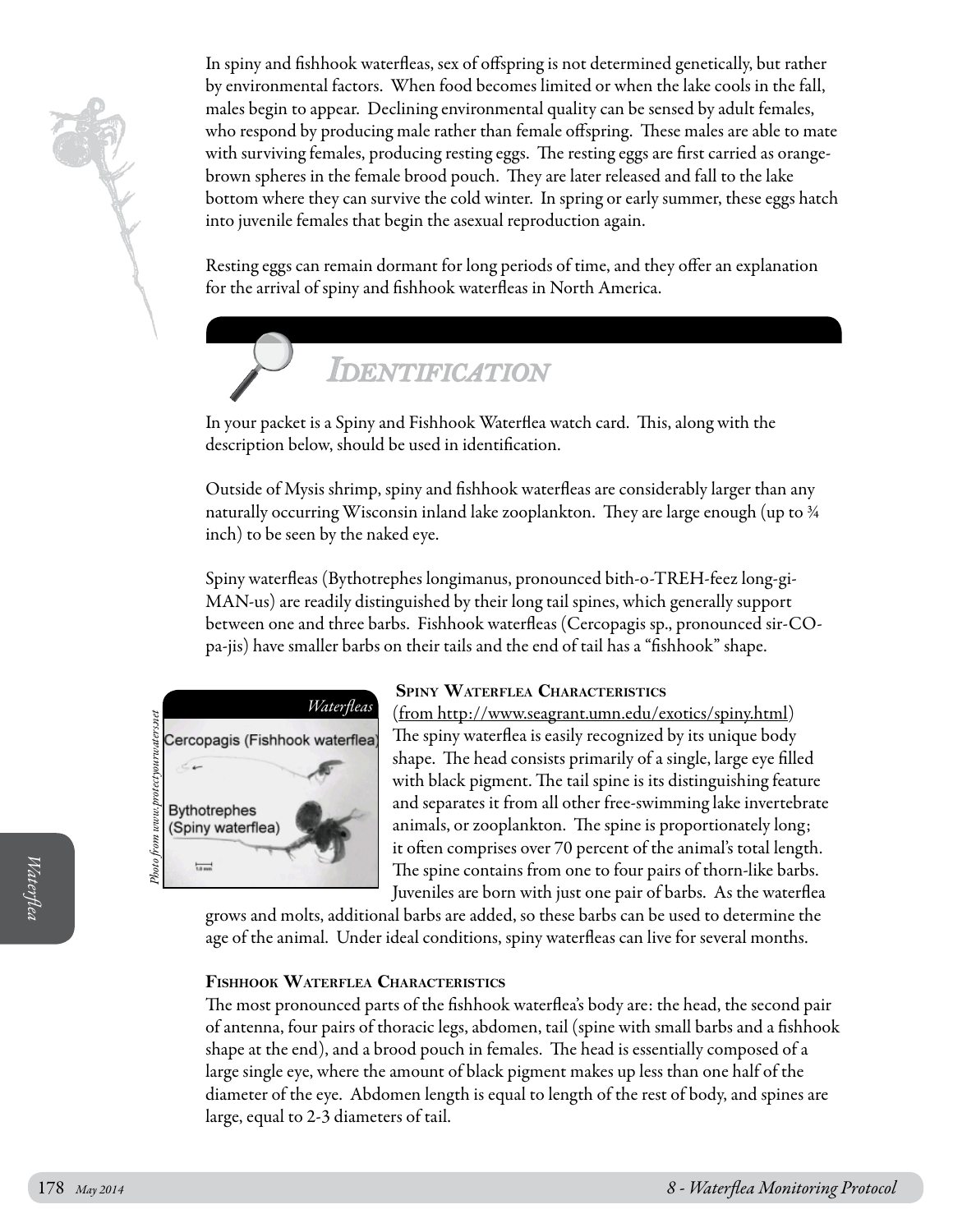

## *Waterflea Monitoring*

Some lake groups are already monitoring algae and zooplankton on their lakes. These folks can monitor for spiny and fishhook waterfleas by looking for the waterfleas in their plankton nets when they do their regular sampling.

If your lake group is not already monitoring for algae and zooplankton, but you would like to monitor for waterfleas, you will need to obtain a zooplankton tow net. For groups that have monies for monitoring equipment, you may be able to purchase a net or obtain a grant to help cover the cost – this option may be most appropriate in areas near spiny waterflea infested waters. Other groups may wish to construct their own net. Information on plankton nets can be found in the "Equipment Needed" section on page 178.

#### **Additional Monitoring Opportunities**

The CLMN is unable to provide zooplankton tow nets to individual lake volunteers because the equipment is very expensive. However, DNR Aquatic Invasive Species monitoring staff annually select water bodies to sample for waterfleas, and a CLMN volunteer can often help by providing a boat and assistance to DNR staff. Having a volunteer provide a boat that is already on the lake can eliminate the need for DNR staff to trailer a boat and disinfect the boat before and after collection. Since the volunteer would be assisting in the monitoring, only one DNR staff person would be needed to do the sampling safely and efficiently. If you have an interest in assisting with DNR waterflea monitoring, contact your local DNR Aquatic Invasive Species staff.

## *When to Monitor*

Ideally, monitoring should take place on three dates between June and September. Samples should be collected at monthly intervals after the water temperature reaches 54 degrees. The first collection date will vary from early to late June.

When time and other constraints exist, sampling can be downsized to one sample period during mid-summer.

## *Where Do I Sample for Waterfleas?*

*Be interime and other constraints exist, sampling can be downsized to one sample period<br>
When time and other constraints exist, sampling can be downsized to one sample period<br>
<i>WHERE DO I SAMPLE FOR WATERFLEAS?*<br>
On each On each sampling date, waterflea samples should be collected from three different locations in the lake. The sites should be in different bays or basins or at several of the more heavily used lake sites. The three sampling sites should be deep enough to sample - 15 to 20 feet of water is a good rule of thumb. The deepest point of the lake and areas near boat landings (sites of boat traffic) or the lake's outlet are the best locations to sample. Mark on the lake map where samples were collected. These same sites should be used for each of the sample periods – if not, then submit a revised map with subsequent samples.

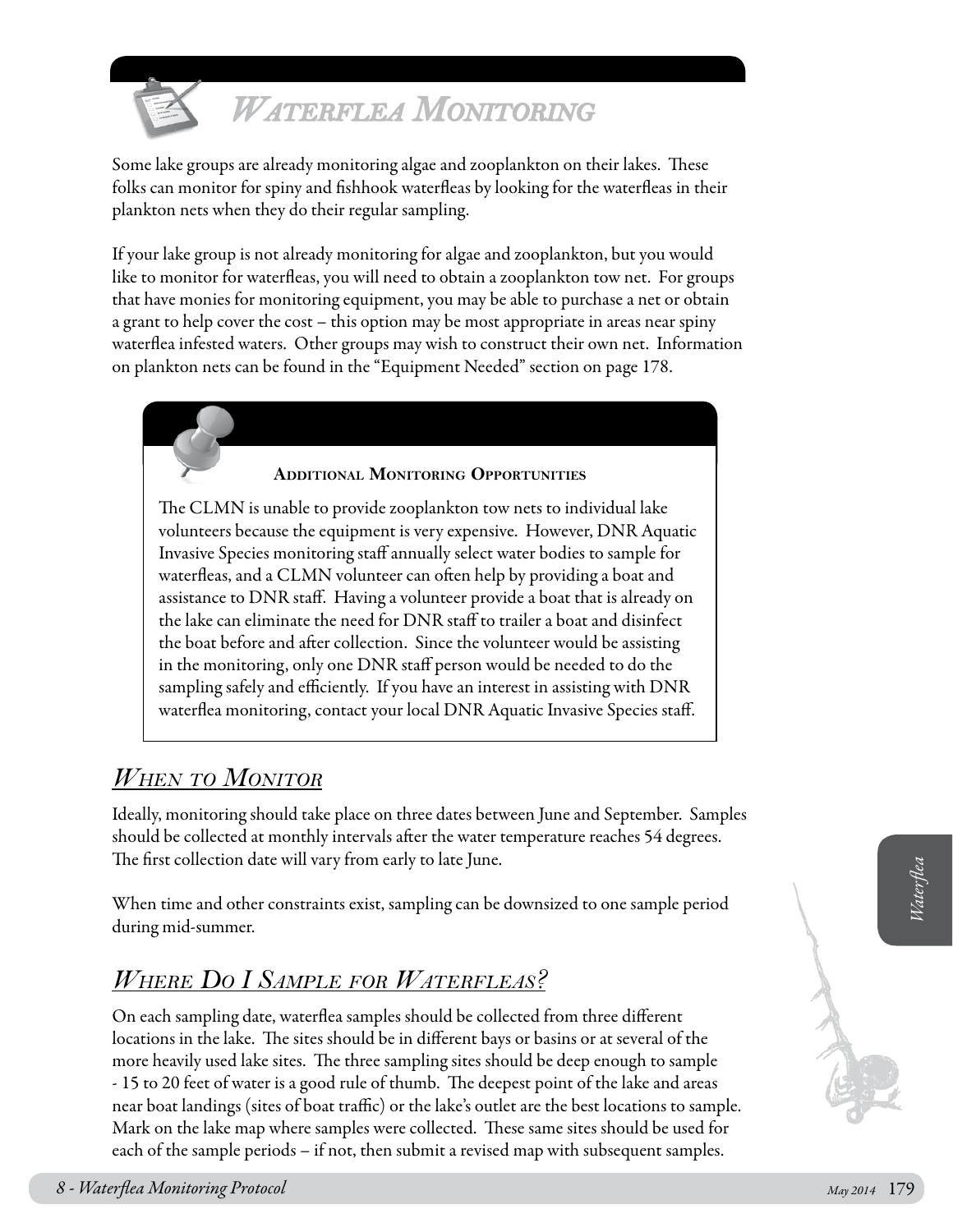## *How to Monitor*

#### **Collecting Samples**

Monitoring for waterfleas entails towing a zooplankton net horizontally through the water. Ideally you would collect the sample using a 0.5-1 meter (1.6-3.3 foot) diameter opening zooplankton net with a mesh size of 250 microns (0.01 inch). Smaller mesh nets can easily clog with small forms of phytoplankton and zooplankton and can allow spiny waterfleas to elude capture. A 100 meter (330 foot) horizontal tow is best suited for capturing waterfleas.

1. Tow the net behind a boat for 100 meters (330 feet) or for 120 seconds at a low boat speed – about 3 km/hour (2 mi/hr). You can use a GPS unit to measure distance and/ or rate of travel. To prevent the net from surfacing, you can add weight to the rope. Tie a loop in the rope approximately 0.5-1 meter (1.6-3.3 feet) in front of the net and attach a weight [e.g., a brick with a hole in it] using an additional piece of rope or cable tie.

Ideally, the tow should be for 100 meters (330 feet) at an oblique angle, sampling from the top of the thermocline to just below the water's surface. The thermocline is the transition layer between the warmer surface water and the cooler deep water. You can distinguish these layers based on temperature. The surface water layer is relatively uniform in temperature and the deep water layer is relatively uniform in temperature. In the thermocline, the temperature decreases rapidly from the surface layer temperature to the much colder deep water temperature. You can find the location of the thermocline using a temperature meter. If your lake does not have a thermocline, care must be given that the net does not hit the lake bottom. When the net hits the lake bottom, the sample is of muddy water, which is very difficult or impossible to analyze. If you hit the lake bottom, rinse out the sampling equipment and go to a different area of the lake that will provide enough depth for a good tow.

- 2. Rinse the net into the plankton collection cup or the bottom of your net. You can use either lake water or tap water. Be sure to rinse the net from the outside of the net so that all of the material washes into the plankton collection cup. Since waterfleas are large, you will likely, but not always, see them in the collection cup/bottom of the net if they are present.
- 3. Condense the size of the sample by filtering out as much water as possible in the field. You should "swirl" the sample, so that the excess water drains out the sides of the net screen. If you plan to look through the sample yourself, please skip to #8 or you can take the sample to your local CLMN contact to examine the sample. Swirling the sample helps reduce the amount of alcohol that needs to be added and aids in the analyses as well.
- 180<br>
1800 Mould "swirl" the sample, so that the excess water drains out the sides of the net<br>
1800 Mould "swirl" the sample to your local CLMN contact to examine the sample. Swirling the<br>
1820 smaple protocolel CLMN contac 4. Preserve the sample using 95% alcohol. Rubbing alcohol can be used if you have it. Larger size bottles of alcohol can be purchased at hardware stores in the paint / refinishing sections of the stores. The ratio should be 4 parts alcohol to 1 part sample. Note: if the prescribed alcohol to sample ratio (4:1) cannot be achieved after repeated condensing and decanting, then the sample should be split between two sample bottles. Label each with the same information (as specified under "Labeling Samples" in the next section), and label one as "Split 1 of 2" and the other as "Split 2 of 2".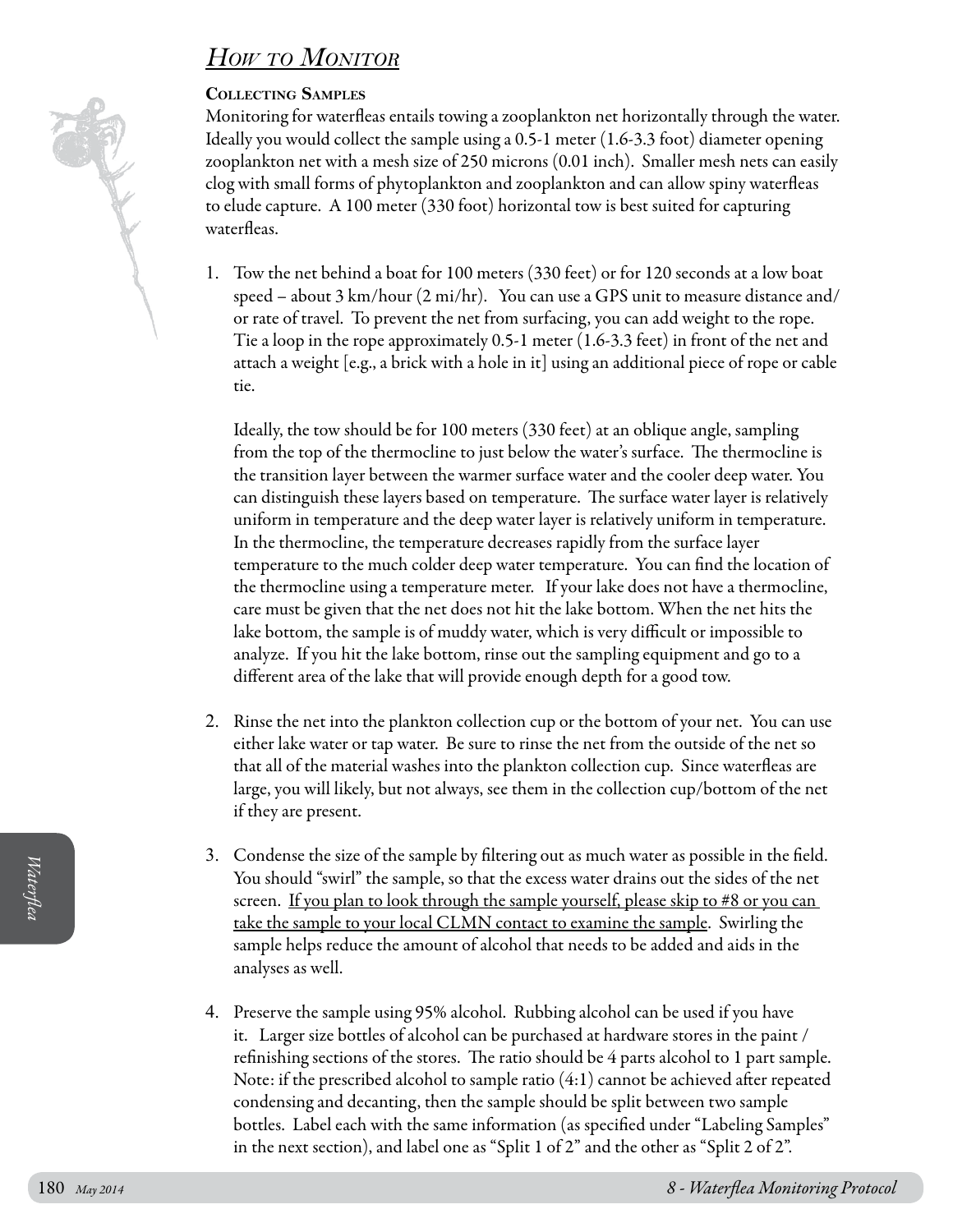- 5. Repeat the process at the other two pre-selected sites. Composite the samples from the three sites into one 250-ml or larger (1-liter) bottle.
- 6. Record sampling information on the Waterflea Tow Monitoring Report, Form 3200- 128. Reporting forms can be found at the end of this section and at [http://dnr.wi.gov/lakes/monitori](http://clean-water.uwex.edu/pubs/pdf/inv.purple.pdf)ng/forms.aspx
- 7. Transport the sample bottle(s) on ice in a cooler.
- 8. Identification of waterfleas can be conducted by the regional DNR water quality biologist or you can look through the sample yourself. Place sample in a white cake pan style dish. Make sure there is enough water so the sample floats. Then look for the waterfleas. Spiny and Fishhook Waterflea Watch and Wild cards are excellent resources for identification. If you find anything that you think are spiny or fishhook waterfleas, the samples should be preserved in alcohol and driven to your local CLMN contact. It is illegal to mail samples that contain alcohol. Make sure you fill out the Waterflea Tow Monitoring Report, Form 3200-128 and bring it with the sample. If no spiny or fishhook waterfleas are found, please report your results on the CLMN website (see "Reporting" section on page 180), indicating that you sampled and no waterfleas were found.

#### **Labeling Samples that are delivered to the DNR office**

Label sample bottles with the following information:

- Sampler's name
- Sampler's phone number  $-$  DNR staff may need to contact you regarding the sample
- Lake name
- **County**
- Site number
- Sample date

Be sure to write legibly and with indelible ink (e.g. Sharpie) – do not use a ball point pen, as the ink is soluble in alcohol. <u>Remember to deliver the Waterflea Tow Monitoring</u> Report Form & your map with the sites marked.

#### **Disinfection Procedures**

reduce the risk of transporting invasive species from lake to lake. You do not have to<br>disinfect equipment between sample sites on the same lake. If multiple lakes are sampled<br>in one cas, it is recommended that you sample If sampling multiple lakes on the same day, the net, boat and all other sampling equipment must be disinfected between lakes. Disinfection will eliminate cross-contamination and reduce the risk of transporting invasive species from lake to lake. You do not have to disinfect equipment between sample sites on the same lake. If multiple lakes are sampled in one day, it is recommended that you sample any lakes that are not on the watch or infestation lists before sampling lakes on those lists. This will minimize the potential for transport of the AIS species to a "clean" lake. The net, other sampling equipment and boat can be disinfected using diluted bleach solution (1 Tablespoon per gallon of water - do not use color safe bleach or ultra bleach for this mixture). Leave this solution on the net for 10 minutes. If waterfleas are observed, extreme care should be taken to avoid transporting individuals to a "clean" lake. Every time you take your boat out of a lake, place the net in bleach solution. It is a good idea to rinse your equipment in hot water and let the net dry thoroughly for at least 24-48 hours after a day of sampling. This is done to preserve the integrity of the net and to reduce the risk of any resting eggs remaining viable. Find disinfection protocols at http://dnr.wi.gov/fish/documents/disinfection\_protocols.pdf.

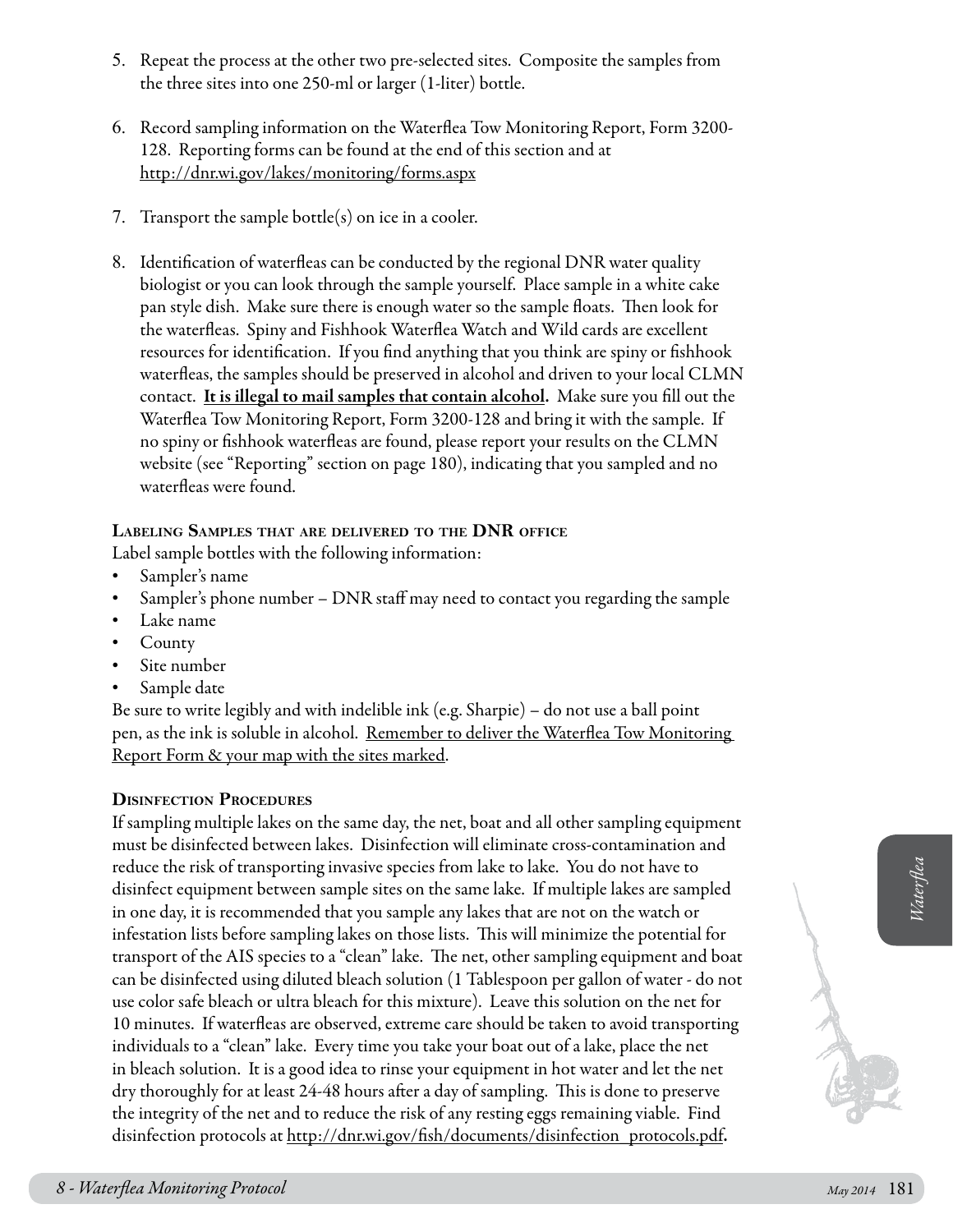## *Equipment Needed*

- $\Box$  Zooplankton net with a 250-micron (0.01 inch) mesh. (Smaller mesh nets can easily clog with small forms of phytoplankton and zooplankton and can allow waterfleas to elude capture.) Try to use a net with a 0.5-1 meter (1.6-3.3 foot) opening (diameter). If you use a smaller net size, you will not be sampling as much water volume so you may need to take additional samples to increase the amount of water sampled. You will be asked on the reporting form what size net you used in the collection. For those without a net, you can Google search on "make your own plankton net" to find directions to making a plankton net.
- $\Box$  Rope tied to the zooplankton net with meter increments marked. An 8 meter rope (about 25-feet) is plenty long.
- ☐ Boat/anchor
- ☐ Plastic bottles to put the sample in
- $\Box$  Alcohol, 95% alcohol (190 proof ethyl alcohol). This will be used if you take samples to the DNR, but is not necessary if you process your own samples.
- ☐ Lake map.
- ☐ Waterflea Tow Monitoring Report, Form 3200-128 (found at the end of this section and at http://dnr.wi.gov/lakes/monitoring/forms.aspx)
- $\Box$  Cooler with ice if you plan to take samples to the DNR
- ☐ GPS unit (optional)
- ☐ Bleach/large container to hold plankton net for bleach bath if you are sampling multiple lakes. See disinfection procedures on page 177 for more information.

### *Setting up a Monitoring Team*

Often it is easier to "divide" up the work than to rely on one volunteer to monitor an entire lake for invasives. Designate a team leader (and maybe an assistant) who is willing to keep track of what areas are being monitored and who is doing monitoring. The team leader can also be the person who enters the monitoring results on the CLMN website http://dnr.wi.gov/lakes/CLMN and the person to whom other volunteers can bring suspect species. If assistance in identification is needed, the team leader can take the species to DNR, UW-Extension, or the County Land and Water Conservation staff for vouchering. Be creative and most importantly, do not burn out your team leaders!

area may be able to assist you with a training session. If not, contact your local CLMN<br>contact to see if an Aquatic Invasive Species training session will be scheduled for your<br>area. These sessions are often set up in con Consider having a training session for your team. The CLMN coordinator for your area may be able to assist you with a training session. If not, contact your local CLMN contact to see if an Aquatic Invasive Species training session will be scheduled for your area. These sessions are often set up in conjunction with local lake fairs and conventions. AIS workshops / training sessions are also listed at [http://www.uwsp.edu/cnr/uwexlakes/](http://clean-water.uwex.edu/pubs/pdf/inv.purple.pdf) [CLMN/training.asp.](http://clean-water.uwex.edu/pubs/pdf/inv.purple.pdf)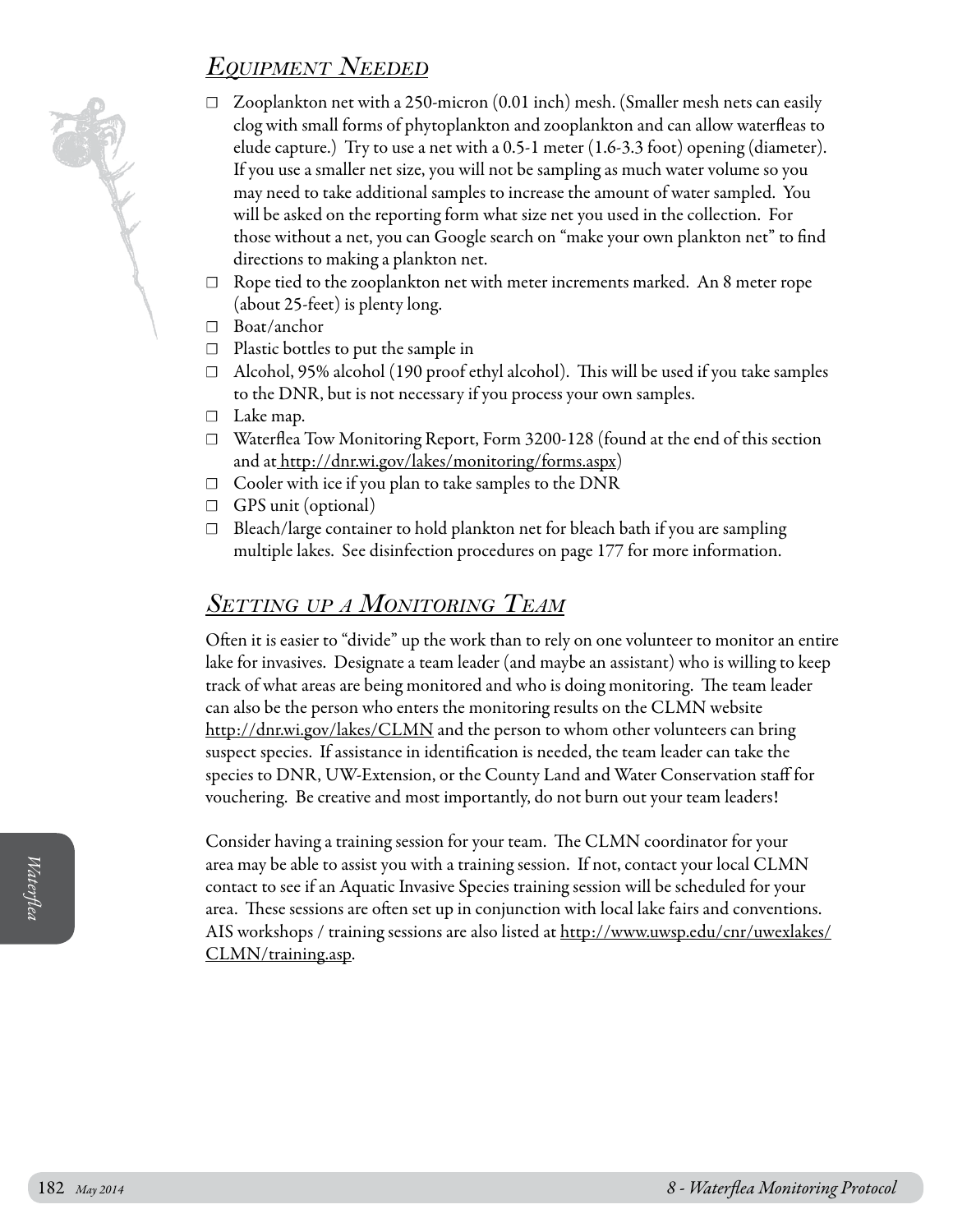## *Mapping*

Mark on a lake map where samples were collected. These same sites should be used for each of the sample periods – if not, then submit a revised map to your local CLMN contact (page viii) with subsequent samples.

You can get maps from your local DNR office, Fishing Hot Spots, fishing map books, etc. Basic lake maps can also be generated through the DNR web site: http://dnr.wi.gov/lakes/lakepages/search.aspx. Type in the name of the lake and choose the county, then click "search." Click on the lake name (if there are two or more lakes with the same name in the same county, select the lake you are after). This site will give you a plethora of information about your lake, but to find a map, scroll down to the map section and either click on "Contour (Bathymetric) Map" for a printable version, or click on "Interactive Map." The interactive map (in the Surface Water Viewer) allows you to add in "layers" such as invasive species or monitoring sites.

Use a map source that is most convenient for you. Make sure the following information is on your lake map: lake name, county, sites monitored,  $date(s)$ , volunteer(s), and any additional observations.

If you have a GPS unit, you may want to mark locations where waterfleas were collected and then load this data into a mapping program and print out the collection locations.

### *Reporting*

What would all the work that goes into gathering accurate information be worth if others could not read, review and act on it? Reporting is one of the most important parts of monitoring for invasive species. Knowing where species are not, as well as where they are, is extremely important in being able to track and understand their spread. Knowing how often monitors are looking for species and what they are finding is very important information.

*8 - Waterflea Monitoring Protocol May 2014* <sup>183</sup> *Waterflea* The DNR, lake managers, researchers, and others use the data that is reported through the Citizen Lake Monitoring Network to study lakes and better understand aquatic invasive species. The information reported by volunteers is also provided to the state legislature, federal, tribal and local agencies/organizations who in turn may use this data to help determine funding for invasive species grants and programs.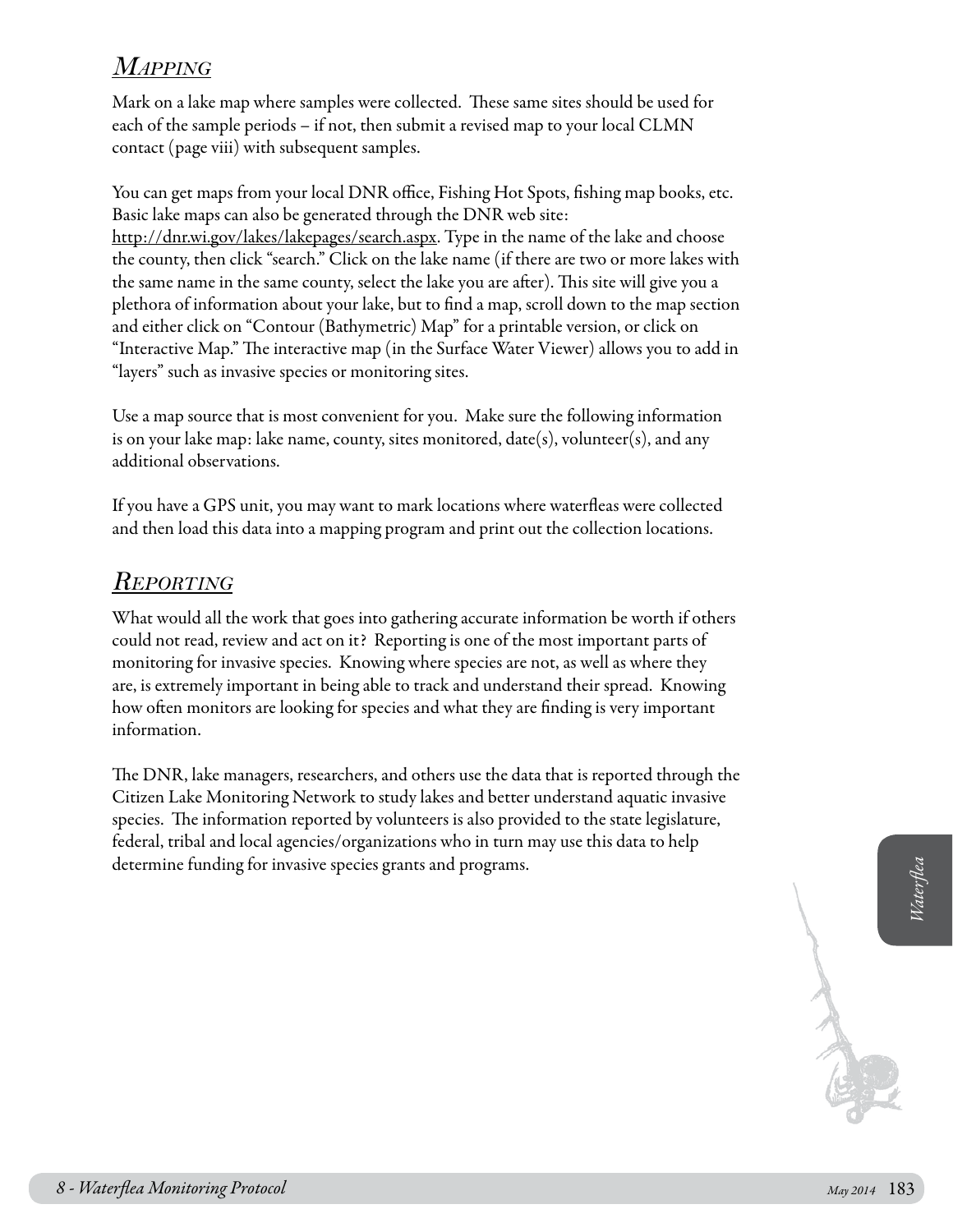You can enter your monitoring results on the CLMN website:

[http://dnr.wi.gov/lakes/CLMN](http://clean-water.uwex.edu/pubs/pdf/inv.purple.pdf) (click "Enter Data" on the left side bar). If you don't yet have a user id & password, click 'Request a Wisconsin User ID and Password'. Then email Jennifer at jennifer.filbert@wisconsin.gov with your User ID and what monitoring you are involved in. Jennifer will set up your accounts and email you back. Once you receive an email back, you can log in. Once you're logged in, go to the Submit Data tab and click "Add New" to start entering data. Choose the AIS monitoring project for your lake in the Project dropdown box.

- For prevention monitoring, report your results using the: Aquatic Invasives Surveillance Monitoring Report, Form 3200-133.
- If you find spiny or fishhook waterfleas for the first time on your lake, report your results using the: Aquatic Invasive Animal Incident Report, Form 3200-126.

You can report your results as often as you wish, but be sure to at least report results once a year, at the end of the monitoring season. If you have any questions about reporting, contact your local DNR CLMN contact (page viii). The waterflea monitoring site(s), along with the names and addresses of the monitors, are maintained and updated periodically.

> NOTE Remember, for tracking the movement of waterflea infestations, a report of 'no spiny or fishhook waterfleas' in an area is just as important as finding waterfleas. One cannot confidently state that spiny or fishhook waterfleas are not present in an area if no one has looked.

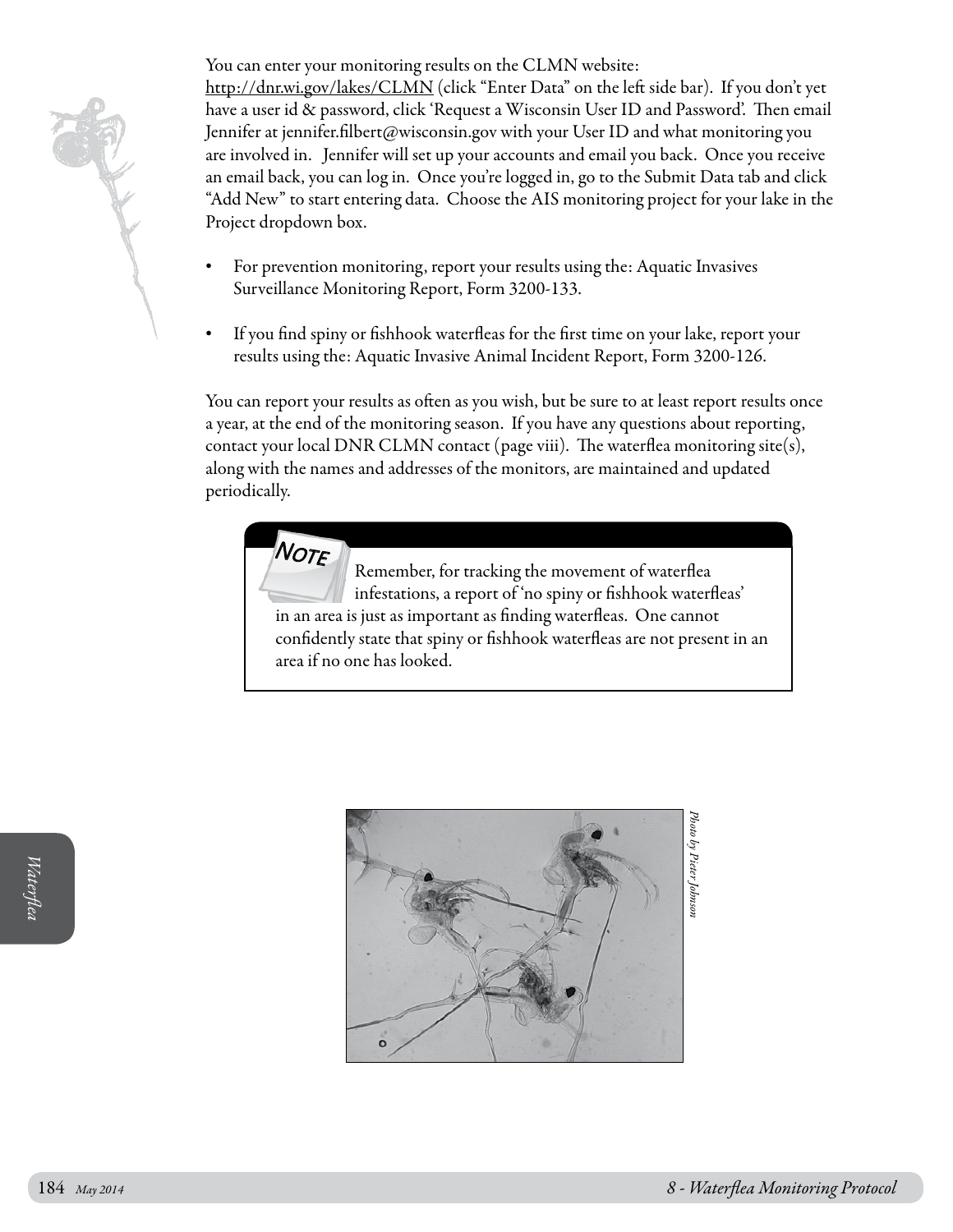## *What to do with Suspect Specimens*

If you find anything that you think are spiny or fishhook waterfleas, the samples should be preserved in alcohol and hand delivered to your local CLMN contact. Do not mail them; it is illegal to mail samples that contain alcohol. Make sure you fill out the Waterflea Tow Monitoring Report, Form 3200-128 and bring it with the sample.





## *Additional Materials and Supporting Documentation*

### *Additional Sources of Information*

*References*

*Reporting Forms*

*8 - WATERFLEA LOCATION*, MULTIPLE DATES<br>
THUTTEL LOCATIONS, ONE DATE<br>
WATERFLEA TOW MONITORING REPORT<br>
8 - Waterflea Monitoring Protocol *May 2014* 185 **Aquatic Invasives Surveillance Monitoring Report - Single Location, Multiple Dates - Multiple Locations, One Date Waterflea Tow Monitoring Report**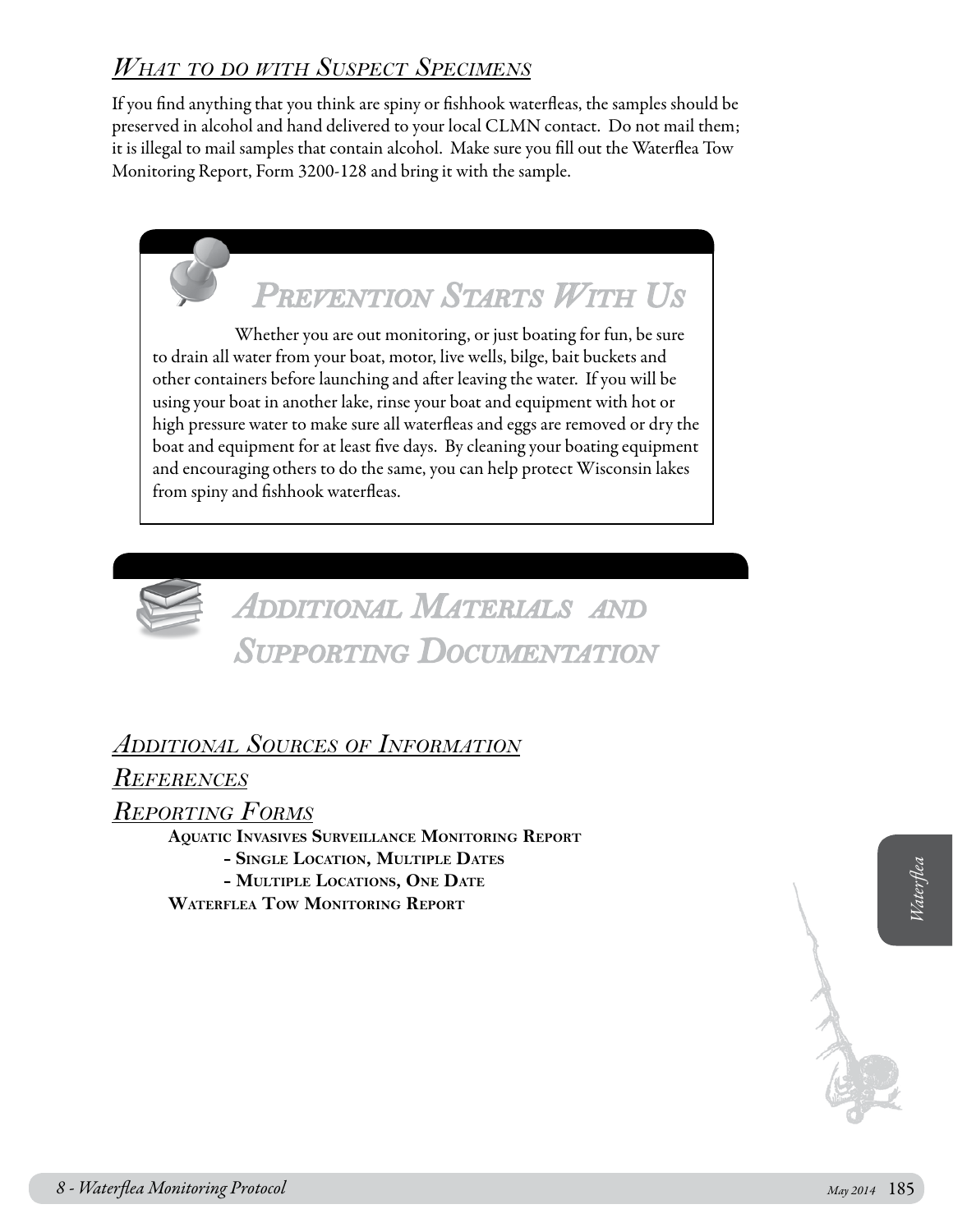

### *Additional Sources of Information*

http://dnr.wi.gov/invasives/fact/spiny.htm

http://www.in.gov/dnr/files/spiny\_and\_fishhook\_water\_flea.pdf

### *References*

Life history and effects on the Great Lakes of the spiny tailed Bythotrephes. Carla E. Caceres and John T. Lehman. Department of Biology, Natural Science Building. The University of Michigan Ann Arbor, Ml 48109-1048 http://www.seagrant.umn.edu/exotics/spiny.html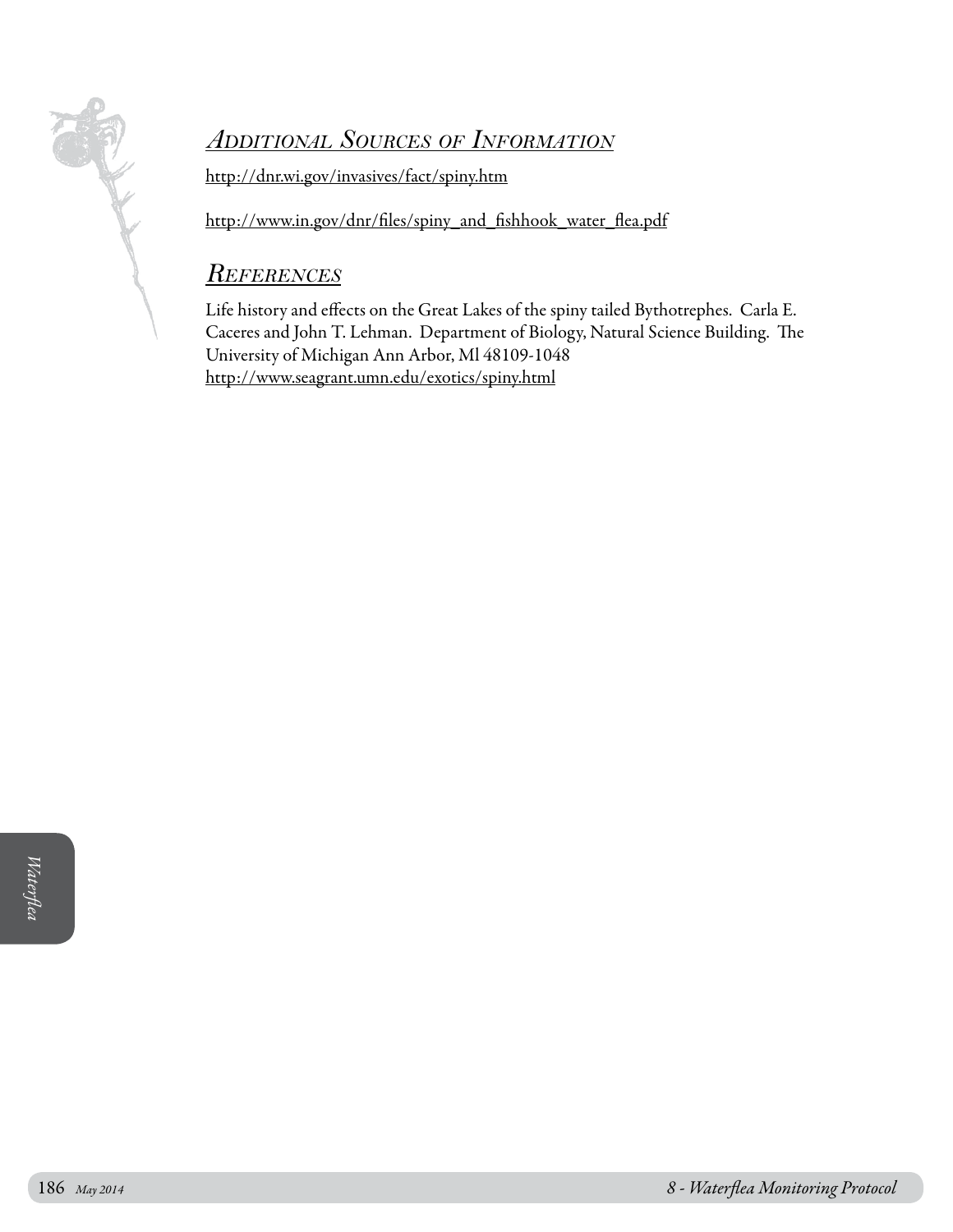#### State of Wisconsin Department of Natural Resources Wisconsin Lakes Partnership

#### **Aquatic Invasives Surveillance Monitoring End of Season Report**

Form 3200-133 (02/10) PFEYOUSLY FORM 320001224

This monitoring is designed to help detect new invasive species on your lake, so DNR can be alerted and lake residents and/or professionals can respond appropriately. The purpose of the DNR collecting this data is to let us know what methods trained citizens and professionals use when actively looking for aquatic invasive species. You are often the ones to alert us of new invasives in our waters. Remember for surveillance monitoring, a report of "no invasive" at a location is just as important as finding an invasive. One cannot confidently state that the invasive is not present in an area if no one has looked and reported their findings. Knowing where invasives are not, as well as where they are, is extremely important in being able to track and understand their spread. Knowing how often monitors are looking for species and what they are finding is very important information.

**Notice:** Information on this voluntary form is collected under ss. 33.02 and 281.11, Wis. Stats. Personally identifiable information collected on this form will be incorporated into the DNR Surface Water Integrated Monitoring System (SWIMS) Database. It is not intended to be used for any other purposes, but may be made available to requesters under Wisconsin's Open Records laws, ss. 19.32 - 19.39, Wis. Stats.

| <b>IData Collectors</b>                           |                      |                                                                                               |  |        |                                                       |                                                      |
|---------------------------------------------------|----------------------|-----------------------------------------------------------------------------------------------|--|--------|-------------------------------------------------------|------------------------------------------------------|
| Primary Data Collector Name                       |                      | <b>Phone Number</b>                                                                           |  | Email  |                                                       |                                                      |
| Additional Data Collector Names                   |                      |                                                                                               |  |        |                                                       |                                                      |
| Total Paid Hours Spent (# people x # hours each)  |                      |                                                                                               |  |        | Total Volunteer Hours Spent (# people x # hours each) |                                                      |
| <b>Monitoring Location</b>                        |                      |                                                                                               |  |        |                                                       |                                                      |
| <b>Waterbody Name</b>                             | <b>Township Name</b> |                                                                                               |  | County |                                                       | Boat Landing (if you only monitor at a boat landing) |
| <b>Dates Monitored</b>                            |                      |                                                                                               |  |        |                                                       |                                                      |
| Start Date (when you first monitored this season) |                      | End Date (when you last monitored this season)                                                |  |        |                                                       |                                                      |
|                                                   |                      | Did at least some data collectors monitor in May? June? July? August? (circle all that apply) |  |        |                                                       |                                                      |

| Did you monitor                                                |                                             |                  | Did you                                                                                                        |  |  |  |  |  |
|----------------------------------------------------------------|---------------------------------------------|------------------|----------------------------------------------------------------------------------------------------------------|--|--|--|--|--|
| All Beaches and Boat Landings?                                 | Frequently Some of the Time Not Often/Never |                  | Walk along the shoreline?<br>Frequently Some of the Time Not Often/Never                                       |  |  |  |  |  |
| Perimeter of whole lake?                                       | Frequently Some of the Time                 | Not Often/Never  | Observe entire shallow water area (up to 3 feet deep)?<br>Frequently Some of the Time Not Often/Never          |  |  |  |  |  |
| Docks or piers?                                                | Frequently Some of the Time                 | Not Often/Never  | Use rake to extract plant samples?<br>Frequently Some of the Time Not Often/Never                              |  |  |  |  |  |
|                                                                |                                             |                  | Check underwater solid surfaces (boat hulls, dock legs, rocks)?<br>Frequently Some of the Time Not Often/Never |  |  |  |  |  |
| Other:                                                         |                                             |                  |                                                                                                                |  |  |  |  |  |
| Did you find(even if not a new finding for the lake or stream) |                                             |                  |                                                                                                                |  |  |  |  |  |
| <b>Banded Mystery Snail?</b>                                   | <b>No</b><br>Yes.                           | Did not look for | <b>No</b><br>Did not look for<br>Yes<br>Hydrilla?                                                              |  |  |  |  |  |
| Chinese Mystery Snail?                                         | No.<br>Yes                                  | Did not look for | <b>No</b><br>Did not look for<br>Yes<br>Purple Loosestrife?                                                    |  |  |  |  |  |
| Curly-Leaf Pondweed?                                           | No<br>Yes                                   | Did not look for | <b>No</b><br>Did not look for<br>Yes<br>Rusty Crayfish?                                                        |  |  |  |  |  |
| Eurasian Water Milfoil?                                        | No.<br>Yes                                  | Did not look for | Did not look for<br>Yes<br>No.<br>Spiny Waterfleas?                                                            |  |  |  |  |  |
| Fishhook Waterfleas?                                           | No.<br><b>Yes</b>                           | Did not look for | Did not look for<br>No.<br>Yes<br>Zebra Mussels?                                                               |  |  |  |  |  |
| Freshwater Jellyfish?                                          | No<br>Yes                                   | Did not look for | Other?:                                                                                                        |  |  |  |  |  |

#### *If you find an aquatic invasive*

**If you find an aquatic invasive and it is not listed at http://dnr.wi.gov/lakes/AIS fill out an incident report for the species. Then bring the form, a voucher specimen if possible, and a map showing where you found it to your regional DNR Citizen Lake Monitoring Coordinator as soon as possible (to facilitate control if control is an option).**

*If you don't find an aquatic invasive*

**If you submit your data online, that is all you need to do. Otherwise, please mail a copy to your regional DNR Citizen Lake Monitoring Coordinator. http://dnr.wi.gov/lakes/contacts**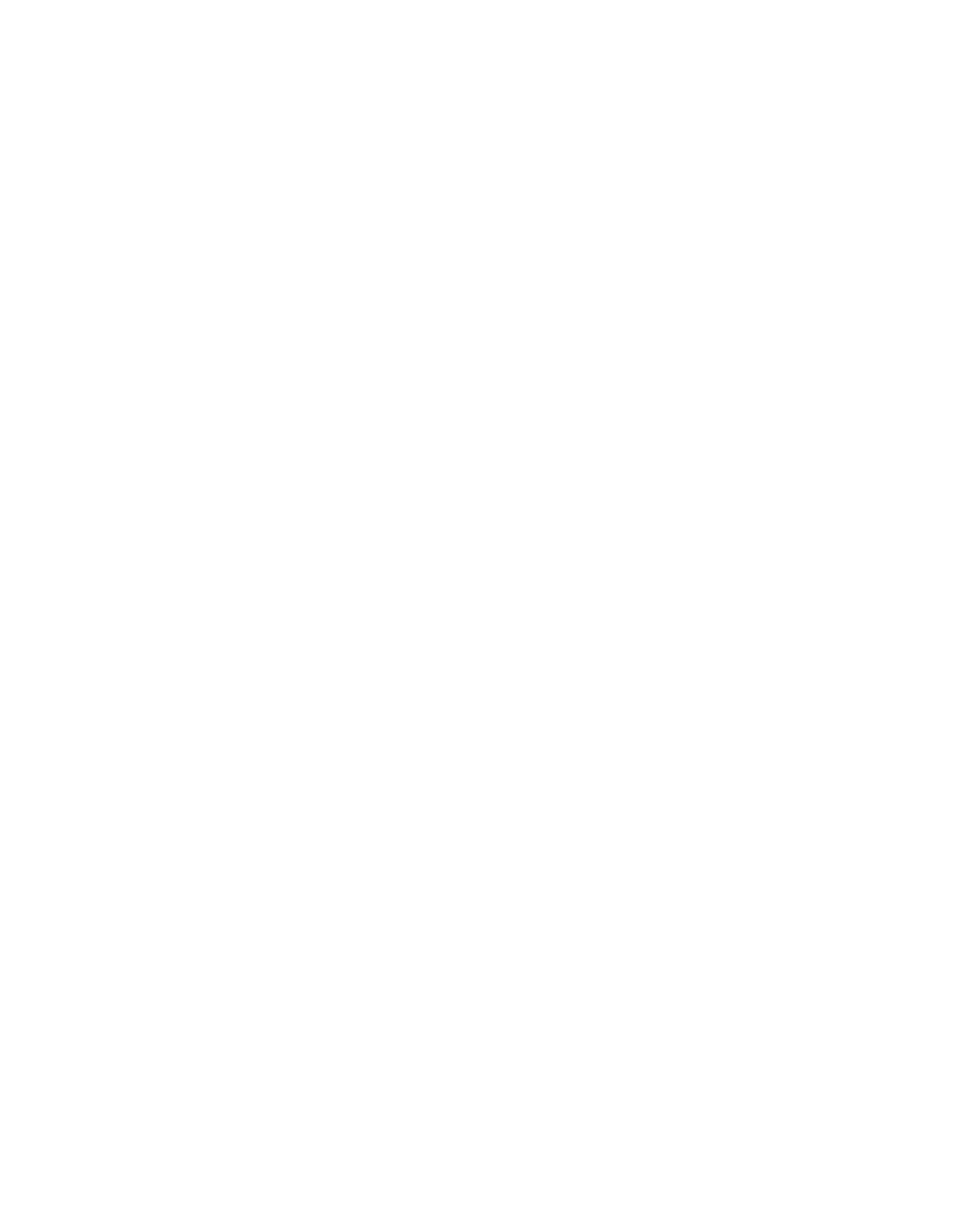|                                                       |                                                        |                                                                                                                                                                                                                                                                                                                                                                                                                                                                                                                                                                                                                                                                                                                                                                                                |                                                                                                                                                                                                                                                                                                        |                                                |                            |               |            |                         |       |                  | other?:                                                               |  |  |                                       |                                                                                                                                                                                                                                                                                                                        |
|-------------------------------------------------------|--------------------------------------------------------|------------------------------------------------------------------------------------------------------------------------------------------------------------------------------------------------------------------------------------------------------------------------------------------------------------------------------------------------------------------------------------------------------------------------------------------------------------------------------------------------------------------------------------------------------------------------------------------------------------------------------------------------------------------------------------------------------------------------------------------------------------------------------------------------|--------------------------------------------------------------------------------------------------------------------------------------------------------------------------------------------------------------------------------------------------------------------------------------------------------|------------------------------------------------|----------------------------|---------------|------------|-------------------------|-------|------------------|-----------------------------------------------------------------------|--|--|---------------------------------------|------------------------------------------------------------------------------------------------------------------------------------------------------------------------------------------------------------------------------------------------------------------------------------------------------------------------|
|                                                       | Form 3200-130 (R 2/10)<br>Multiple Locations, One Date | One cannot confidently state that the invasive is not                                                                                                                                                                                                                                                                                                                                                                                                                                                                                                                                                                                                                                                                                                                                          |                                                                                                                                                                                                                                                                                                        |                                                |                            |               |            |                         |       |                  | Zebra Mussels?                                                        |  |  |                                       |                                                                                                                                                                                                                                                                                                                        |
|                                                       |                                                        |                                                                                                                                                                                                                                                                                                                                                                                                                                                                                                                                                                                                                                                                                                                                                                                                |                                                                                                                                                                                                                                                                                                        |                                                |                            |               |            |                         |       |                  | Spiny Waterfleas?                                                     |  |  |                                       |                                                                                                                                                                                                                                                                                                                        |
|                                                       |                                                        |                                                                                                                                                                                                                                                                                                                                                                                                                                                                                                                                                                                                                                                                                                                                                                                                |                                                                                                                                                                                                                                                                                                        |                                                |                            |               |            |                         |       |                  | Rusty Crayfish?                                                       |  |  |                                       |                                                                                                                                                                                                                                                                                                                        |
|                                                       |                                                        |                                                                                                                                                                                                                                                                                                                                                                                                                                                                                                                                                                                                                                                                                                                                                                                                |                                                                                                                                                                                                                                                                                                        |                                                |                            |               |            |                         |       |                  | Purple Loosestrife?                                                   |  |  |                                       |                                                                                                                                                                                                                                                                                                                        |
|                                                       |                                                        |                                                                                                                                                                                                                                                                                                                                                                                                                                                                                                                                                                                                                                                                                                                                                                                                |                                                                                                                                                                                                                                                                                                        |                                                |                            |               |            |                         |       |                  | <b>Hydrilla?</b>                                                      |  |  |                                       |                                                                                                                                                                                                                                                                                                                        |
|                                                       |                                                        |                                                                                                                                                                                                                                                                                                                                                                                                                                                                                                                                                                                                                                                                                                                                                                                                |                                                                                                                                                                                                                                                                                                        |                                                |                            |               |            |                         |       |                  | Freshwater Jellyfish?                                                 |  |  |                                       |                                                                                                                                                                                                                                                                                                                        |
|                                                       |                                                        |                                                                                                                                                                                                                                                                                                                                                                                                                                                                                                                                                                                                                                                                                                                                                                                                |                                                                                                                                                                                                                                                                                                        |                                                |                            |               |            |                         |       |                  | Fishhook Waterfleas?                                                  |  |  |                                       |                                                                                                                                                                                                                                                                                                                        |
|                                                       |                                                        |                                                                                                                                                                                                                                                                                                                                                                                                                                                                                                                                                                                                                                                                                                                                                                                                |                                                                                                                                                                                                                                                                                                        |                                                |                            |               |            |                         |       |                  | Eurasian Water Milfoil?                                               |  |  |                                       |                                                                                                                                                                                                                                                                                                                        |
|                                                       |                                                        |                                                                                                                                                                                                                                                                                                                                                                                                                                                                                                                                                                                                                                                                                                                                                                                                |                                                                                                                                                                                                                                                                                                        |                                                |                            |               |            |                         |       |                  | Curly-Leaf Pondweed?                                                  |  |  |                                       |                                                                                                                                                                                                                                                                                                                        |
|                                                       |                                                        |                                                                                                                                                                                                                                                                                                                                                                                                                                                                                                                                                                                                                                                                                                                                                                                                |                                                                                                                                                                                                                                                                                                        |                                                |                            |               |            |                         |       | Did you find?    | Chinese Mystery Snail?                                                |  |  |                                       |                                                                                                                                                                                                                                                                                                                        |
|                                                       |                                                        |                                                                                                                                                                                                                                                                                                                                                                                                                                                                                                                                                                                                                                                                                                                                                                                                |                                                                                                                                                                                                                                                                                                        |                                                |                            |               |            |                         |       |                  |                                                                       |  |  |                                       |                                                                                                                                                                                                                                                                                                                        |
|                                                       |                                                        |                                                                                                                                                                                                                                                                                                                                                                                                                                                                                                                                                                                                                                                                                                                                                                                                |                                                                                                                                                                                                                                                                                                        | Email                                          |                            |               |            |                         |       |                  | <b>Banded Mystery Snail?</b>                                          |  |  |                                       |                                                                                                                                                                                                                                                                                                                        |
| Aquatic Invasives Surveillance Monitoring             |                                                        |                                                                                                                                                                                                                                                                                                                                                                                                                                                                                                                                                                                                                                                                                                                                                                                                | and 281.11, Wis. Stats. Personally identifiable information collected on this form will be incorporated into the DNR Surface<br>entifiable information collected on this form will be incorporated into the DNR aquatic invasive species database. It is not                                           |                                                |                            |               |            | = Didn't Look For       |       |                  | legs, rocks)?<br>surfaces (boat hulls, dock<br>Check underwater solid |  |  | If you don't find an aquatic invasive | Otherwise, please mail a copy to your regional DNR Citizen<br>If you submit your data online, that is all you need to do.<br>http://dnr.wi.gov/lakes/contacts<br>Lake Monitoring Coordinator                                                                                                                           |
|                                                       |                                                        |                                                                                                                                                                                                                                                                                                                                                                                                                                                                                                                                                                                                                                                                                                                                                                                                |                                                                                                                                                                                                                                                                                                        |                                                |                            |               |            | <b>A/N</b>              |       |                  | Salqmas<br>Use rake to extract plant                                  |  |  |                                       |                                                                                                                                                                                                                                                                                                                        |
|                                                       |                                                        |                                                                                                                                                                                                                                                                                                                                                                                                                                                                                                                                                                                                                                                                                                                                                                                                |                                                                                                                                                                                                                                                                                                        |                                                |                            |               | End Time   | N=No                    |       |                  | dəəp) ئ<br>vater area (up to 3 feet<br>Wollsn's entire shallow        |  |  |                                       |                                                                                                                                                                                                                                                                                                                        |
|                                                       |                                                        |                                                                                                                                                                                                                                                                                                                                                                                                                                                                                                                                                                                                                                                                                                                                                                                                |                                                                                                                                                                                                                                                                                                        |                                                |                            |               |            | <b>Y=Yes</b>            |       | Did you?         | <b>Nalk along the shoreline?</b>                                      |  |  |                                       |                                                                                                                                                                                                                                                                                                                        |
|                                                       |                                                        | they are finding is very important information.                                                                                                                                                                                                                                                                                                                                                                                                                                                                                                                                                                                                                                                                                                                                                |                                                                                                                                                                                                                                                                                                        | Phone Number                                   |                            |               |            |                         |       |                  | Docks or piers?                                                       |  |  |                                       |                                                                                                                                                                                                                                                                                                                        |
|                                                       |                                                        |                                                                                                                                                                                                                                                                                                                                                                                                                                                                                                                                                                                                                                                                                                                                                                                                |                                                                                                                                                                                                                                                                                                        |                                                |                            |               |            |                         |       |                  | Perimeter of Whole lake?                                              |  |  |                                       |                                                                                                                                                                                                                                                                                                                        |
|                                                       |                                                        |                                                                                                                                                                                                                                                                                                                                                                                                                                                                                                                                                                                                                                                                                                                                                                                                |                                                                                                                                                                                                                                                                                                        |                                                |                            |               | Start Time | d one of the following: |       | Did you monitor? | ¶s6uipue; ¿<br>All Beaches and Boat                                   |  |  |                                       | an incident report for the<br>d it is not listed at                                                                                                                                                                                                                                                                    |
|                                                       |                                                        |                                                                                                                                                                                                                                                                                                                                                                                                                                                                                                                                                                                                                                                                                                                                                                                                |                                                                                                                                                                                                                                                                                                        |                                                |                            |               |            |                         | Recor |                  | monitor at boat landings)?<br>Boat Landing (if you only               |  |  |                                       |                                                                                                                                                                                                                                                                                                                        |
|                                                       |                                                        |                                                                                                                                                                                                                                                                                                                                                                                                                                                                                                                                                                                                                                                                                                                                                                                                |                                                                                                                                                                                                                                                                                                        |                                                |                            |               |            |                         |       |                  | Township                                                              |  |  | If you find an aquatic invasive       |                                                                                                                                                                                                                                                                                                                        |
|                                                       |                                                        |                                                                                                                                                                                                                                                                                                                                                                                                                                                                                                                                                                                                                                                                                                                                                                                                |                                                                                                                                                                                                                                                                                                        |                                                |                            |               |            |                         |       |                  | County                                                                |  |  |                                       | regional DNR Citizen Lake Monitoring Coordinator as soon<br>possible, and a map showing where you found it to your<br>as possible (to facilitate control if control is an option)<br>species. Then bring the form, a voucher specimen if<br>If you find an aquatic invasive an<br>http://dnr.wi.gov/lakes/AIS fill out |
| Department of Natural Resources<br>State of Wisconsin | Wisconsin Lakes Partnership                            | This monitoring is designed to help you detect new invasive species on your lake, so you can then alent the DNR and so lake residents and/or professionals can respond appropriately. The purpose<br>present in an area if no one has looked and reported their findings. Knowing where invasives are not, as well as where they are, is extremely important in being able to track and understand their<br>of the DNR collecting this data is to let us know what methods trained citizens and professionals use when actively looking for aquatic invasive species. You are often the ones to alert us of new<br>invasives in our waters. R<br>spread. Knowing how often monitors are looking for species and what<br>of the DNR collecting this data is to let us know what methods trained | ntended to be used for any other purposes, but may be made available to requesters under Wisconsin's Open Records laws, ss. 19.32 - 19.39, Wis. Stats<br>Notice: Information on this voluntary form is collected under ss. 33.02<br>Water Integrated Monitoring System (SWIMS) Database. Personally id | Primary Data Collector Name<br>Data Collectors | Additional Data Collectors | Date and Time |            |                         |       |                  | Waterbody                                                             |  |  |                                       |                                                                                                                                                                                                                                                                                                                        |
|                                                       |                                                        |                                                                                                                                                                                                                                                                                                                                                                                                                                                                                                                                                                                                                                                                                                                                                                                                |                                                                                                                                                                                                                                                                                                        |                                                |                            |               | Date       |                         |       |                  |                                                                       |  |  |                                       |                                                                                                                                                                                                                                                                                                                        |

٦